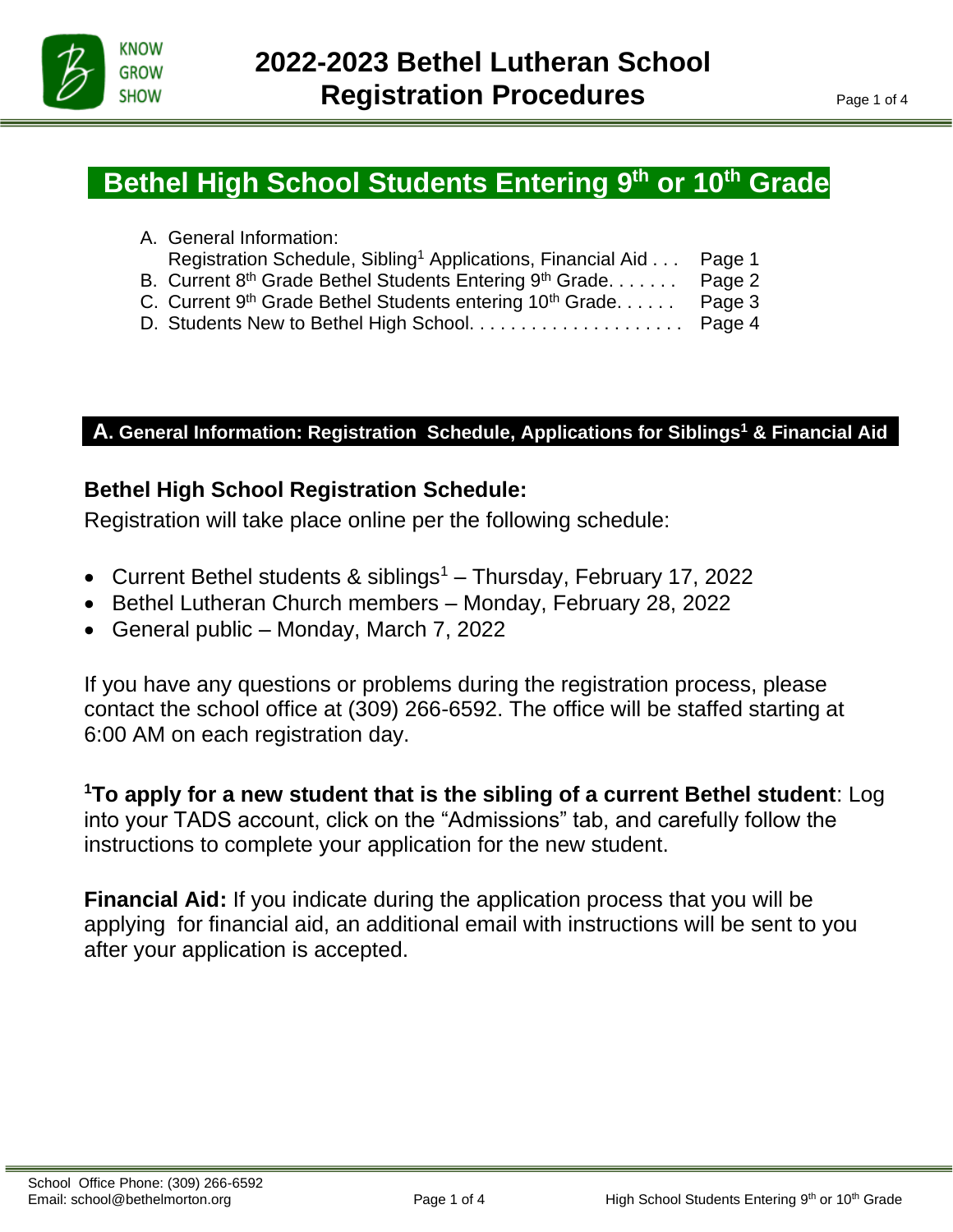# **B. Steps for Current 8th Grade Bethel Students Entering 9th Grade**

## **Step 1**

**Current 8 th Grade Bethel Students**: At 6:00 AM on Thursday, February 17, you will receive an email from TADS with your own personal household link to use to re-register your student(s). It is very important that you verify your contact information is correct within your TADS account, so you receive the email at 6:00 AM. If you aren't sure or have questions, please stop in, or call the school office at 309-266-6592 before February 17.

The link in your email will take you directly to the TADS online application page. Carefully follow the instructions to complete your application.

**Payments** for registration (\$280) and technology (\$50) fees are set up during the online application process. The payment/billing options include

- 1. Online via \*credit/debit card\* (\*TADS will charge a processing fee for credit/debit)
- 2. Online bank payment (with routing & account number; no processing fee from TADS)
- 3. Request an invoice be issued
- 4. Cash or check payments must be turned in to the school office within fifteen (15) days, or your registration will be deemed incomplete.

#### **Step 2**

Within two (2) business days, after applying online, you will receive communications from Bethel staff to walk you through the next steps of our student admissions process.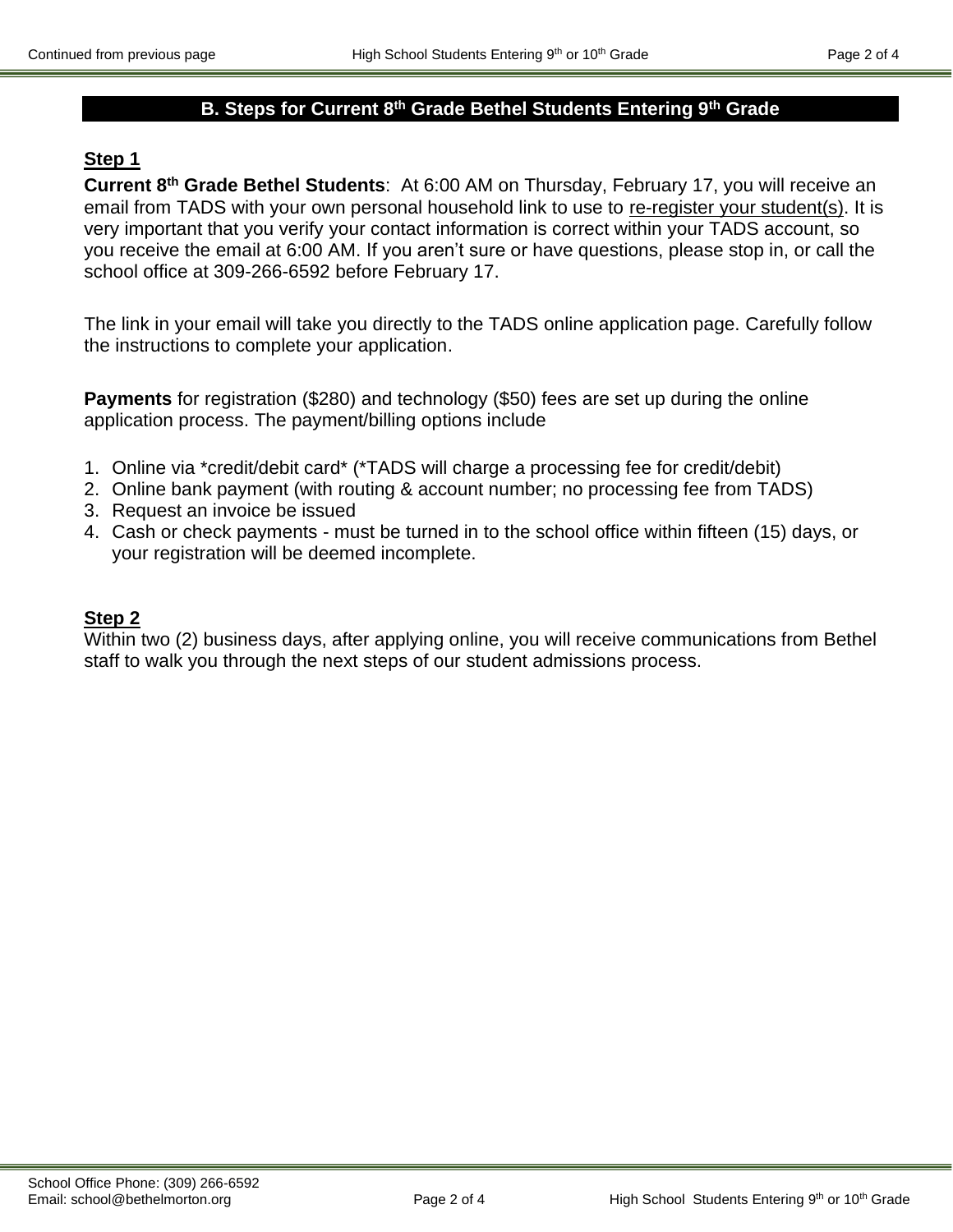#### **C. Steps for Current 9th Grade Bethel Students entering 10th Grade (See Note 2 if your student is not returning or you are not sure)**

## **Step 1**

All current Bethel students going from 9<sup>th</sup> to 10<sup>th</sup> grade will *automatically be registered/promoted in TADS to their next grade on Thursday, February 17*. Most information within each student's current TADS account will be copied over to his/her new school year at that time.

**<sup>2</sup>Note: If your student will not be returning** to Bethel next year, or you aren't sure, you must let the office staff know before March 25 to avoid getting charged for the 2022-2023 registration and technology fees.

# **Step 2**

After accounts are copied to the new school year, you need to log into your TADS account to review/verify your information and to confirm your student's enrollment for the 2022-2023 school year. You will need to:

- A. Review and verify your information (addresses, phone numbers, etc.)
- B. Update your preferences (media/photo release, volunteer preferences, etc.)
- C. Review document requirements
- D. Arrange for registration & fee payments All accounts will automatically be billed for registration (\$280) and technology (\$50) fees on Friday, March 25, 2022. Your payment/billing option include:
	- 1. Online via \*credit/debit card (\*TADS will charge a processing fee for credit/debit)
	- 2. Online bank payment (with routing & account number; no processing fee from TADS)
	- 3. Request an invoice be issued
	- 4. Cash or check payments To avoid a late payment fee, turn into the school office before March 31, 2022